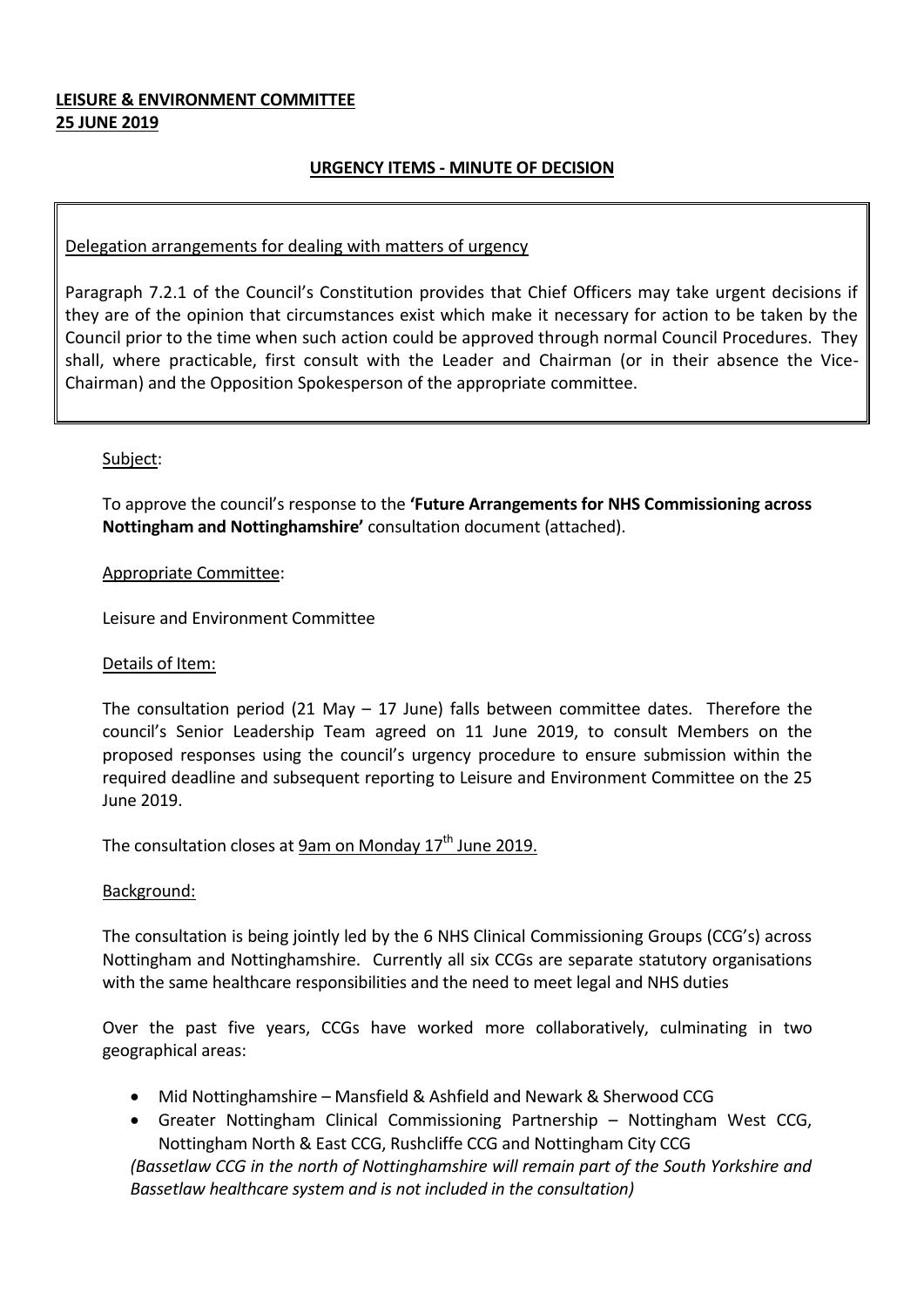Over the past year the CCGs started to consider the potential for a formal joining up of commissioning arrangements, and all six CCG Governing Bodies agreed in April 2019 that the preferred way forward would be to fully merge.

The attached consultation document seeks the views of stakeholders and describes the merger proposal to create one single Nottingham and Nottinghamshire CCG. Should there be an agreement to merge and NHS England agrees to accept the proposal, the single CCG organisation would be in place from  $1<sup>st</sup>$  April 2020.

The councils proposed responses to the three questions posed in the consultation paper are provided below.

## Consultation questions and responses:

## **Question 1**

To what extent do you support our proposal to merge the six CCGs and create a single commissioning organisation:

- o I strongly support it
- $\checkmark$  I support it
- o I neither support it or oppose it
- o I oppose it
- o I strongly oppose it
- o Don't know

Please explain your answer

*Whilst Newark and Sherwood District Council support the merger proposal for one single CCG given the benefits outlined in the consultation paper, the Council acknowledges that this would take place in a context of rationalising limited resources with a target to make a 20% saving by 2020/21 and that difficult decision will be required.*

*Therefore, assurance is sought to ensure that this will not adversely affect patient services, that the new single CCG would continue to collaborate at a local level with the Council and partners in Newark and Sherwood; and that there won't be a shift in emphasis away from Newark and Sherwood towards other areas in the City and County as this would have a wide ranging impact upon patients, communities and other public sector and voluntary sector organisations.*

*Newark and Sherwood District Council are particularly keen to work at PCN level to ensure local population health needs are met and to influence the Place-ICS and System-ICP from the bottom upwards. Newark and Sherwood is a district of contrasts in terms of its health inequalities. Narrowing the gap in healthy life expectancy is a priority for the Council in its newly adopted Community Plan 2019-2023 and Health and Wellbeing Partnership Plan 2019-2022. It is therefore vitally important that relationships are developed with the newly appointed Clinical Directors and Locality Director and that the PCN's are appropriately funded to innovate and to commission services that address local population health need and help develop community asset based approaches.*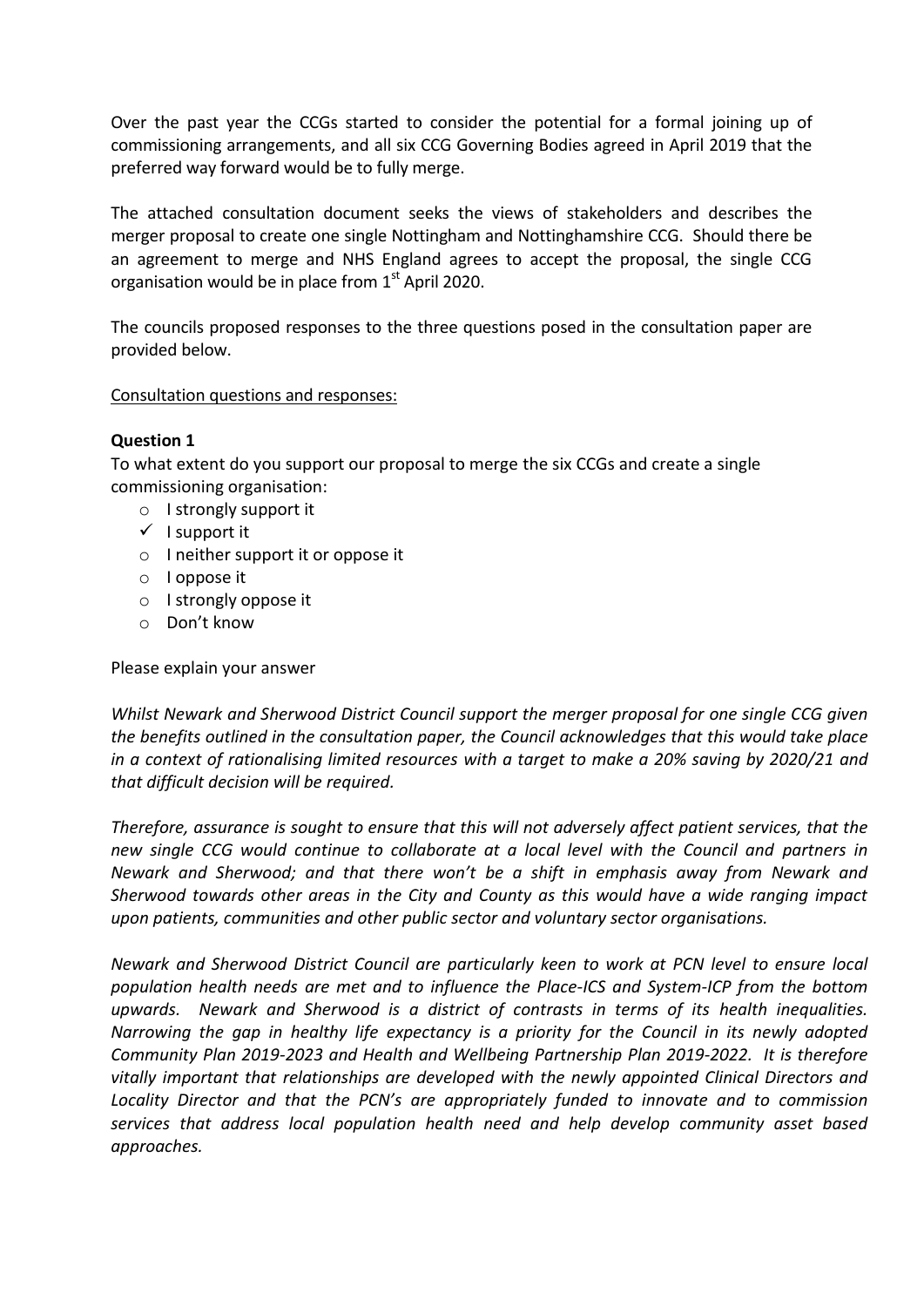*A great example of this is social prescribing and the new link worker roles, which is very community focused and needs to be developed at a local level to ensure the right fit for each area. Even mid-Notts is not considered local enough for this piece of work because what works in Mansfield or Ashfield won't necessarily work in each of the two PCN's in Newark and Sherwood as the needs may differ for our residents/communities.* 

# **Question 2**

To what extent do you support keeping the CCGs as they are now?

- o I strongly support it
- o I support it
- $\checkmark$  I neither support it or oppose it
- o I oppose it
- o I strongly oppose it
- o Don't know

## Please explain your answer

*It is understood that the GPs as membership organisations will need to vote on the merger and if agreement to merge is secured, NHS England will still need to accept the proposal. However, the current formation of a joint leadership team and reorganisation could call into question the validity of statements within the document that 'no decisions have been made' prior to receiving views through this consultation exercise and taking those into account. It is also not clear from the consultation document if doing nothing is actually an option that is sustainable?*

## **Question 3**

Is there anything else you think the CCGs should consider when discussing future arrangements for commissioning? If yes, please write your answer here:

*The Council would be keen to engage with the new CCG on strategic planning of service and infrastructure provision associated with new development. The Council has been concerned that, despite significant engagement in the past, the CCG has not been able to effectively contribute to securing additional investment as part of new housing development. With the critical mass of a single CCG and the appointment of dedicated estates staff it is hoped that it will be better placed to assist in long term planning and contributing to comments on individual planning applications.*

*It will also be of interest that in the Council's recent resident survey, carried out in Oct-Dec 2018, the 'provision of health services, such as doctors and dentists' was one of the top 5 most important services selected by residents. Residents were also asked to select the services they thought needed the most improvement and there was an 80% correlation between the most important services and the services most in need of improvement, with the 'provision of health services such as doctors and dentists' appearing in the top 5 requiring the most improvement.*

*The report which contains the resident's survey results is available online at [https://www.newark](https://www.newark-sherwooddc.gov.uk/media/newarkandsherwood/imagesandfiles/consultations/2019ResidentsSurveyReport.pdf)[sherwooddc.gov.uk/media/newarkandsherwood/imagesandfiles/consultations/2019ResidentsSurve](https://www.newark-sherwooddc.gov.uk/media/newarkandsherwood/imagesandfiles/consultations/2019ResidentsSurveyReport.pdf) [yReport.pdf](https://www.newark-sherwooddc.gov.uk/media/newarkandsherwood/imagesandfiles/consultations/2019ResidentsSurveyReport.pdf)*

*Page 12 also shows that health is more important to the resident of Newark and Sherwood, than compared to the national comparison in the 2008 Place Survey.*